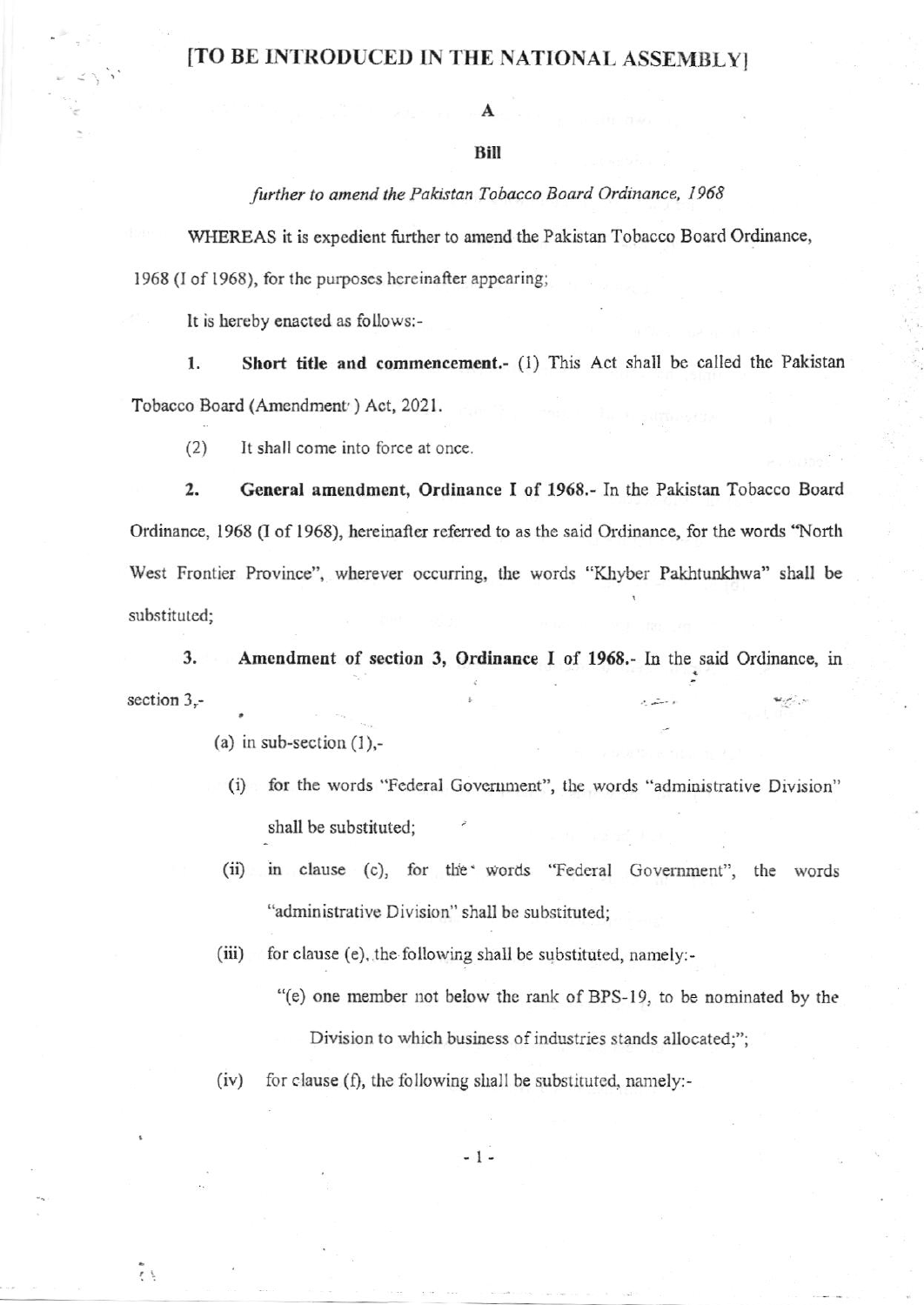" $(f)$  two members not below the rank of BPS-19, of the administrative Division;"; and

(v) for clause (g), the following shall be substituted, namely:-

" $(g)$  one member not below the rank of BPS-19, of the Division to which business of commerce stands allocated."; and

(b) in sub-section (2), for the words "Federal Government", occurring for the first time, the words "administrative Division" shall be substituted.

4 Amendment of section 4, Ordinance I of 1968.- In the said Ordinance, in section 4.-

- (a) in sub-section (2), for the words "Federal Government", the words "administrative Division" shall be substituted; and
- (b) in sub-section (4), for the words "Federal Government", the words "administrative Division" shall be substituted.

5. Amendment of section 12, Ordinance I of 1968.- In the said Ordinance, in section 12,-

(a) in sub-section  $(1)$ ,-

 $\epsilon$ 

- (i) for the words "Federal Government", the words "administrative Division" shall be substituted;
- (ii) in clause (b), for the words "Federal Government", the words "administrative Division" shall be substituted;
- (iii) in clause (c), for the words "Federal Government", the words "adninistrative Divisior" shall be substituted; and
- (iv) in clause (d), for the words "Federal Government", the words "administrative Division" shall be substituted; and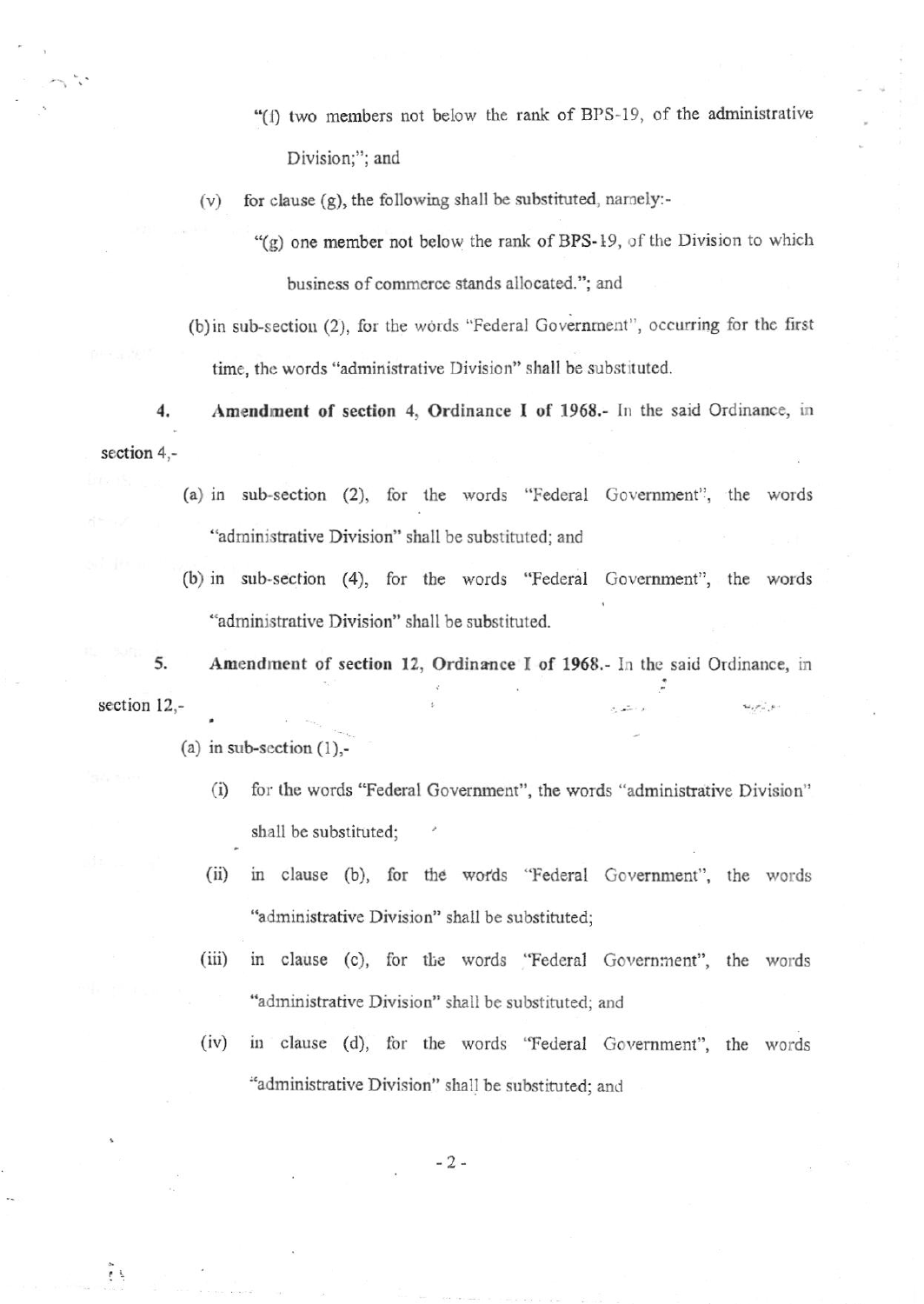(b) in sub-section (3), for the words "Federal Government", the words "administrative Division" shall be substituted.

6. Amendment of section 13, Ordinance I of 1968.- In the said Ordinance, for section 13, the following shall be substituted, namely:-

"13. Functions of the committee.-The tobacco development committee shall execute the policies of the Board in the matter of rendering assistance in the development of new tobacco growing areas and establishment of model tobacco farms in accordance with such schemes as may be approved by the administrative Division, render assistance to cultivators to improve their production and perform such other functions as the Board with approval of the administrative Division, direct.".

7. Amendment of section 14, Ordinance I of 1968.- In the said Ordinance, in scction 14, in sub-section (2), for the words "Federal Govemment", the words "administrative DiYision" shall be substituted.

8. Amendment of section 15, Ordinance I of 1968.- In the said Ordinance, for section 15, the following shall be substituted; namely:-

> "15. Accounts and audit.- The accounts of the Board shall be maintained and audited in accordance with the provisions of Articles 169 and 170 of the Constitution of the Islamic Republic of Pakistan.".

9. Amendment of section 17, Ordinance I of 1968.- In the said Ordinance, in section 17, in sub-section (1), for the words "Federal Government", the words "administrative Division" shalt be substituted.

10. Amendment of section 18, Ordinance I of 1968.- In the said Ordinance, in section 18, in sub-section (2), for the words "Federal Government", the words "administrative Division" shall be substitutcd.

 $-3-$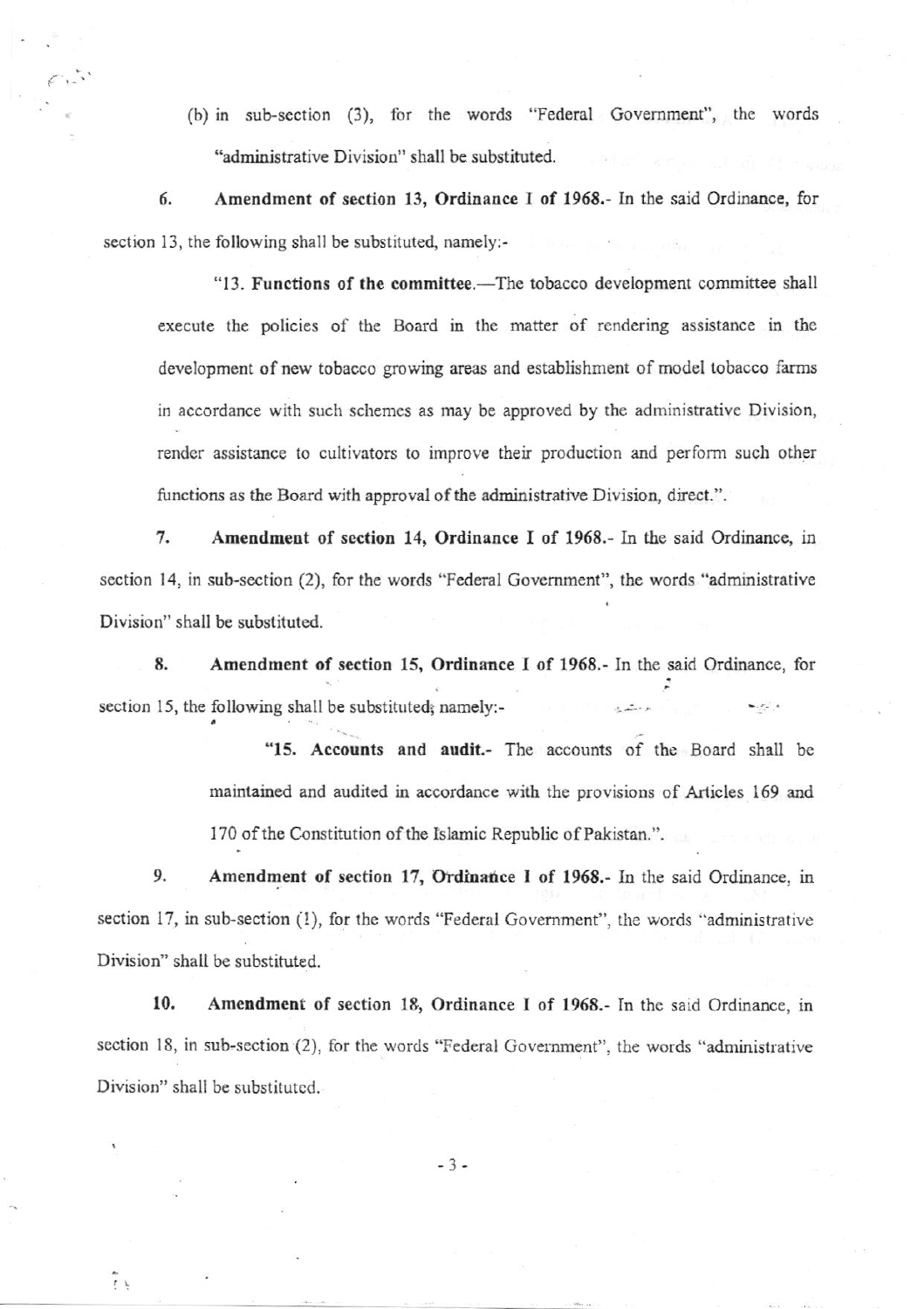11. Amendment of section 19, Ordinance I of 1968.- In the said Ordinance, in section 19, for the words "Federal Government", the words "administrative Division" shall be substituted.

12. Amendment of section 20, Ordinance I of 1968.- In the said Ordinance, in section 20, for the words "Federal Government", the words "administrative Division" shall be substituted.

13. Amendment of section 20A, Ordinance I of 1968.- In the said Ordinance, in section 20A, for the words "Federal Government", the words "administrative Division" shall be substituted.

14. Amendment of section 21, Ordinance I of 1968.- In the said Ordinance, in section 21,-

- (a) in sub-section (1), for the words "Federal Government", occurring for the first time. the words "administrative Division" shall be substituted; and
- (b) in sub-section (2), for tbe words "Federal Govenrment", the words "administrative Division" shall be substituted.

15. Amendment of section 24, Ordinance I of 1968.- In the said Ordinance, in section 24, in sub-section  $(3)$ , in the proviso, for the words "Federal Government", occurring twice, the words "administrative Division" shall be substituted.

16. Amendment of section 31, Ordinance I of 1968.- In the said Ordinance, in section 31, for the words "Federal Government", the words "administrative Division" shall be substituted.

 $\frac{1}{2}$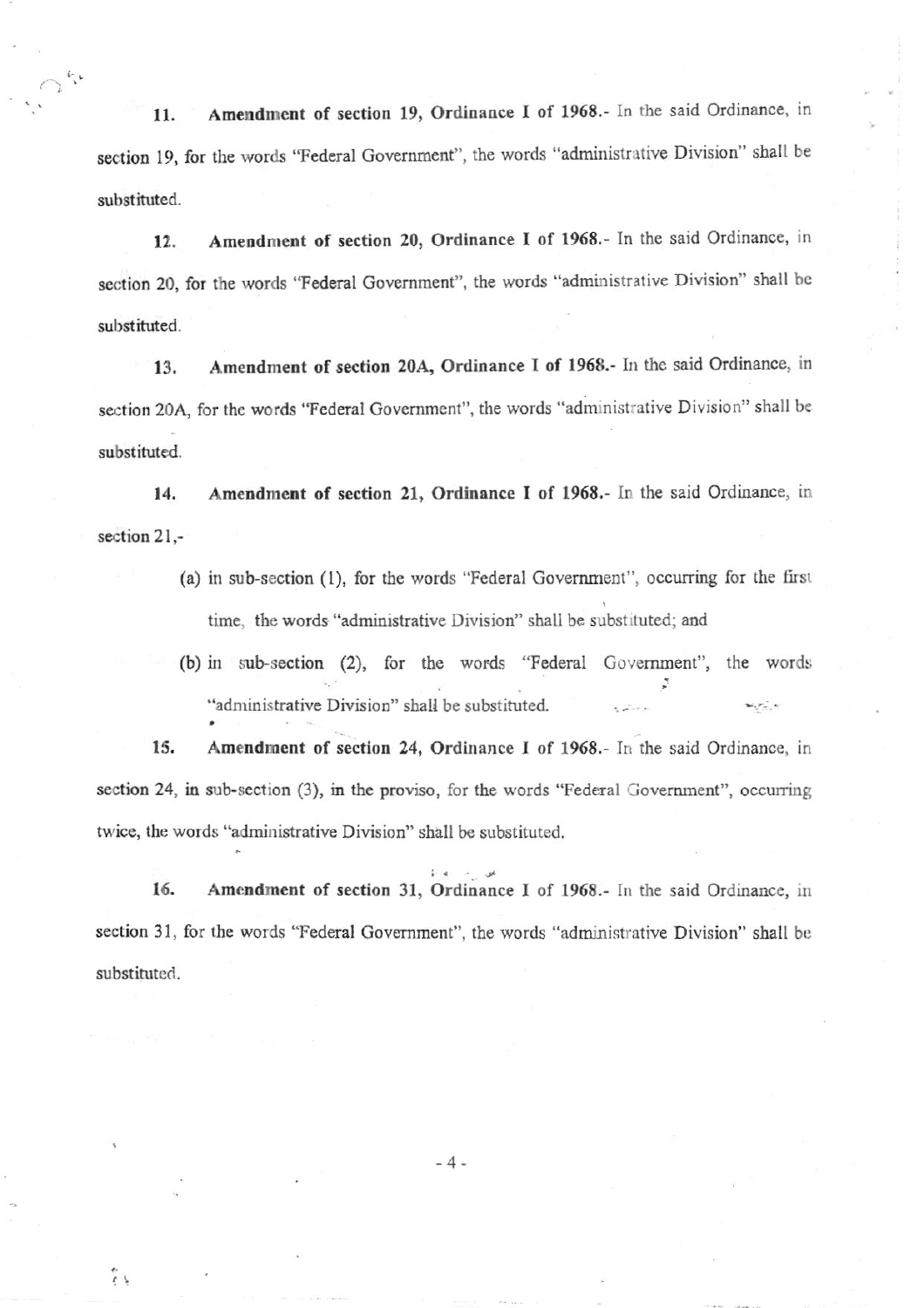### STATEMENT OF OBJECTS AND REASONS

The purpose of amendments in Pakistan Tobacco Board Ordinance (Ordinance I of 1968) is to replace the words "Federal Govemment" with appropriate authority(ies) in compliance of the Federal Cabinet decision No. 419/19/2017 dated 08-11-2017.

The amendments in the Ordinance are being proposed for the following reasons;

- (i) Under the PTB Ordinance 1968, powers with respect to constitution of the Board, Tobacco Development Committee, and routine matters like power to allow export, power to direct purchase (of tobacco), power to call for information, are vested in the Federal Govemment. These powers are proposed to be devolved to the administrative division through the Pakistan Tobacco Board Ordinance Amendment Bill, 2021.
- (ii) The amendment Bill also proposes to change the words "North-West" Frontier Province" to "Khyber Pakhtunkhwa" wherever occurring in the Ordinance, in view of the change of name of the province vide  $18<sup>th</sup>$ constitutional amendment. ار مشهره ستغريضي فينجر بمعلا

اس<br>بران په ا

This Bill is designed to achieve the aforesaid purpose.

Syed Fakhar Imam Federal Minister for National Food Security & Research

 $\tilde{r}$